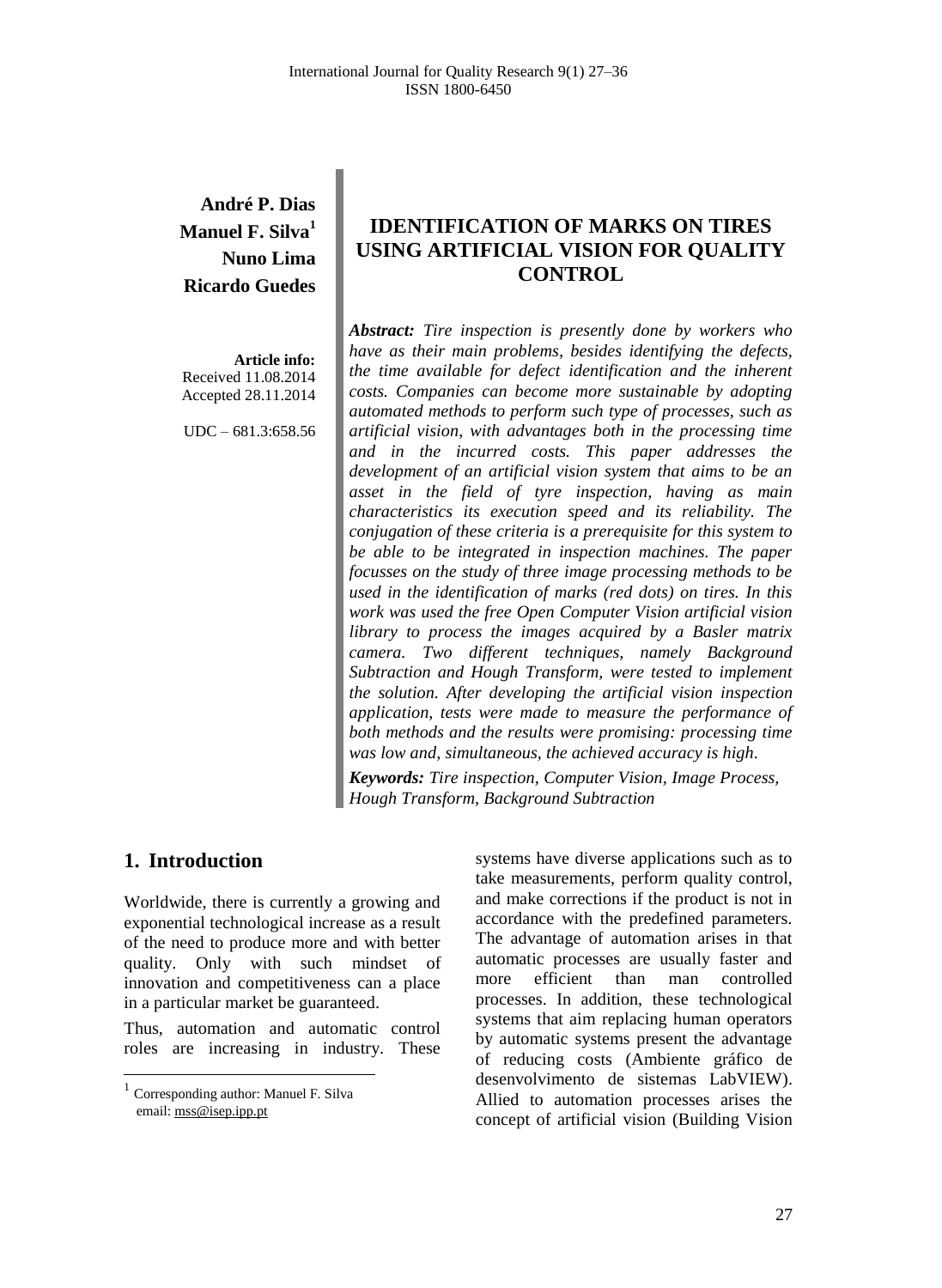

for Business). Artificial vision, also known as computer vision, aims to introduce the concept of vision in automated systems. In artificial vision process the input data (images) are analyzed and evaluated according to a specific purpose.

The application of artificial vision systems is in the growth stage, a growth that is expected to continue, since an increasing number of new applications are appearing. From systems for quality control of industrial products, through license plate recognition systems, to applications in medicine, artificial vision converts actions that were previously performed by operators on actions that can be performed by automated systems, capable of accomplishing the same

task at a lower cost, with greater speed and reliability, thereby improving business sustainability (Building Vision for Business). The objective of this work is to develop a tool able to automatically detecting a dot (whose example can be seen in the right picture of Figure 1), with a diameter of 10 or  $12 \pm 1$  mm. The system shall provide proper operation when the tire diameter is between 550 mm to 800 mm. In the sequel are described two applications that have been developed in order to identify and perform the quality control of the red dots present on tires, with a maximum processing time (cycle time of the operation) imposed by the customer of 15 s.



Figure 1. Examples of letters and dots on tires

At the hardware level, it was chosen to use a Basler matrix camera, and the lighting system initially adopted consists by 6 high power LED RAY-RL50-F50 spots (Raytek). However, depending on the lighting conditions, the number of LED or even the form of lighting may change. At the software level was used the IDE CodeBlocks, where was inserted and used the Open Source Computer Vision (OpenCV) artificial vision library, and the programming was developed using the language  $C + +$  programming.

Bearing these ideas in mind, the next section presents a brief state of the art on artificial vision, followed by section three that presents the project development phase. Next, section four presents some results obtained with the applications implemented and a discussion of the results. Finally, section five presents the main conclusion of the work.

## **2. State of the art**

As the problem to solve concerns the identification of red dots on tires and check its pixel density, the easiest solution, as a first approach, would be to hire a person able to check all these parameters. Another option, which reduces the likelihood of inspection failures, is the creation of a system that, through the use of an artificial vision application, is able to match all the requirements.

For satisfaction of this task, the need arose to use a multi-platform programming library called Open Computer Vision (OpenCV) (Find contours in your image), able to process real-time video/image. The choice of this library was based on being free. After a short market analysis it was found that, in addition to the already mentioned OpenCV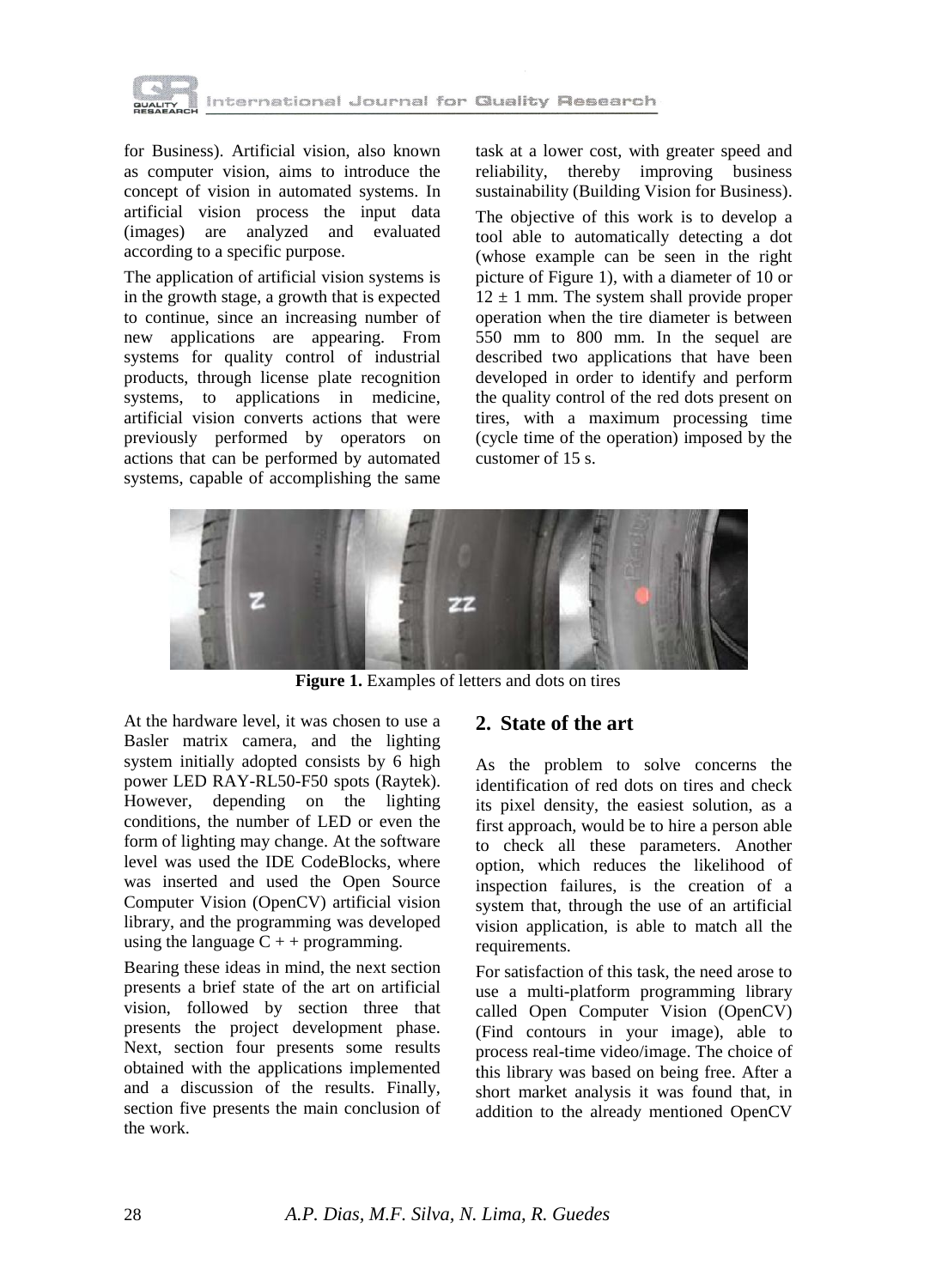

(Find contours in your image), there are a number of artificial vision software libraries to implement applications in industrial machinery systems; however there is a great disadvantage, since they are not free. Within these, a few stand out: Halcon (Matrox Imaging Library), Matrox Imaging Library (McFarlane and Schofield, 1995), Cognex VisionPro (Open Computer Vision), and the library of the National Instruments vision module/LabView (Pinheiro, 2004).

The technique of Background Subtraction (How to Use Background Subtraction Methods) allows subtracting the background of an image to detect the presence of people or other objects in the scene. According to the inspection application, a good example of using this technique, is using a standard image without a tire, and an image with a tire, and thus restrict the tire as the area of interest.

The Hough Transform (Find contours in your image) emerged as a mathematical method known for its great efficiency in the detection of analytical curves, such as straight segments, circles, ellipses, etc., embedded even in heavily noisy images. A good example of the use of this technique is the detection of circular objects in an image, such as the dot intended to analyze, this way restricting an area of interest (making unnecessary to analyze the full image).

# **3. Project development**

## **3.1. System overview**

The system architecture is depicted in Figure 2. This system operates in a systematic way: the tire is placed on a conveyor belt moving at a nominal speed of 0.5 m/s; when the tire is detected by a photocell the camera (placed on a mechanical support) is triggered and an image is taken, sent through an Ethernet connection and processed by the image processing system which runs the application developed for the identification of the dot. In order to ensure proper lighting in the detection area where a snapshot is taken, were used six blocks of high brightness LED for illumination of the area.



**Figure 2.** System architecture

In the initial proposed system, a linear camera was part of the solution due to the capability of acquiring images with high quality and sync with the treadmill speed for image reconstruction. However, due to

budget constraints, the camera used is a Basler matrix with a resolution of 1270  $\times$ 958 pixels. With the proposed camera it is not necessary to give the speed of the treadmill, but instead of that is integrated an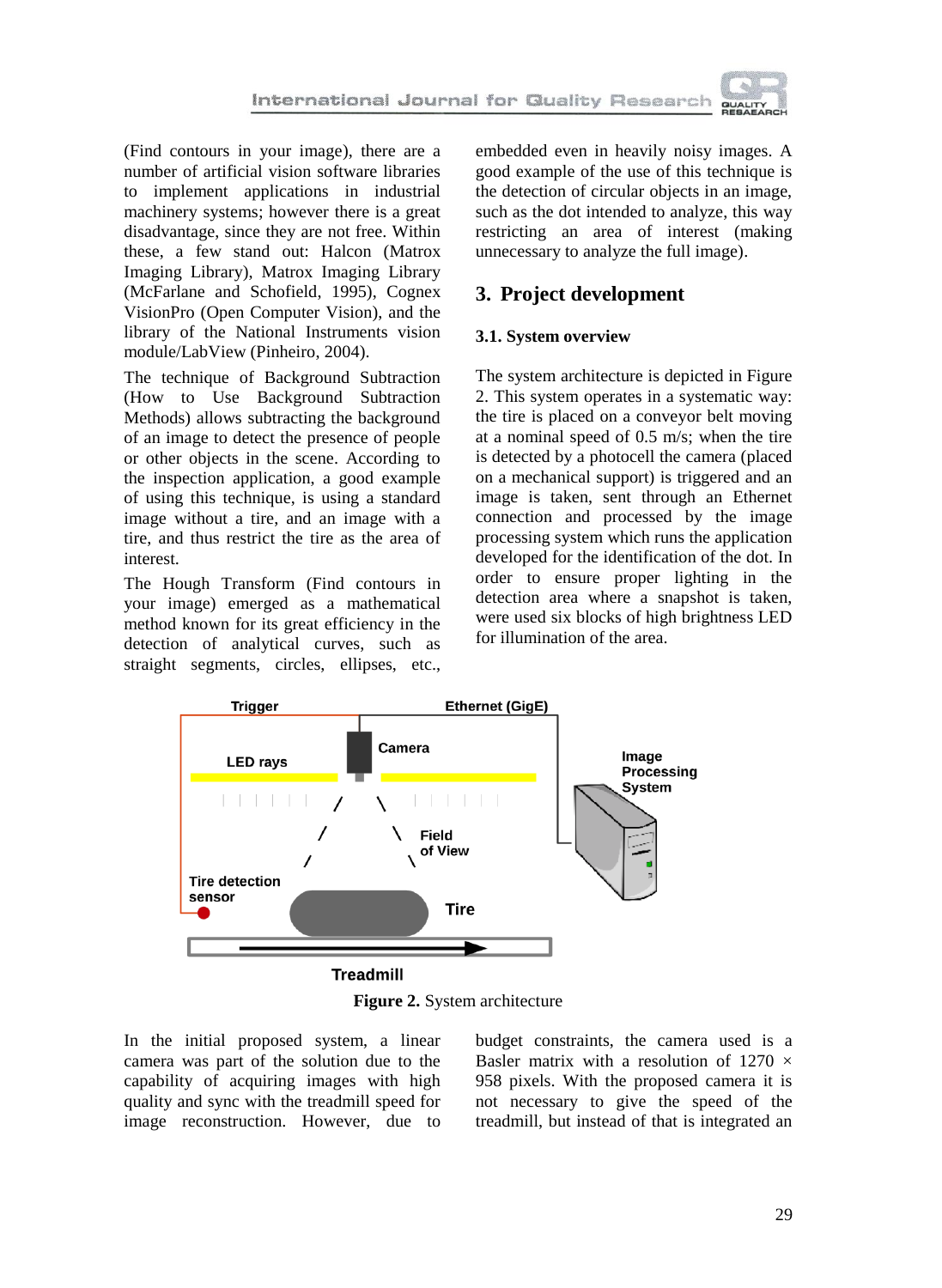

external triggering, through a photocell, in order to produce a snapshot only when the tire passes the field of view.

Next 106 images were taken, in substantially the same lighting conditions with the tire at several positions (Figure 3, right) as well as images without the tire (Figure 3, left).



**Figure 3. Left**: Image of background; **Right**: Image of the background plus the tire



**Figure 4.** Print screen of the Pylon software user interface.

In order to obtain the images from the camera, the Pylon software, whose user interface can be seen in Figure 4 was used. This program automatically recognizes the camera. In this software it is possible to configure various camera parameters, such as changing the resolution, the gains and speed of image acquisition, ie, change the frame rate.

#### **3.1. System overview**

Detecting the tire in the image is essential for the application developed, since this is recommended to facilitate the detection of the region of interest (in this case the tire) to continue with the application. For detecting the tire, two techniques were used, namely the Background Subtraction (How to Use Background Subtraction Methods) and Hough Transform using OpenCV (Find contours in your image) (Figure 4).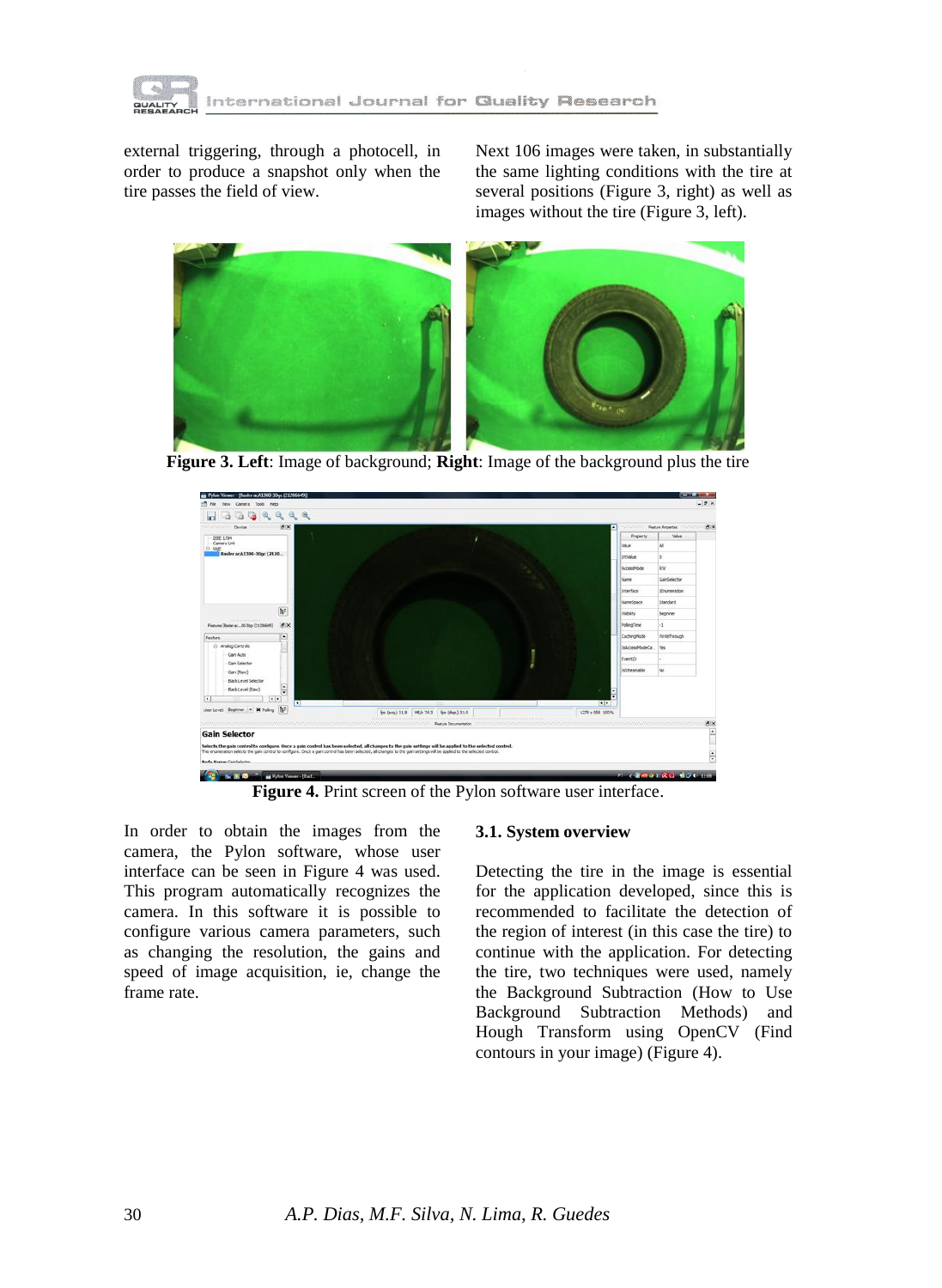International Journal for Quality Research



**Figure 4.** Image processing layer

### **3.2.1. Background Subtraction**

The Background Subtraction technique is widely used in dynamic systems, i.e. systems where there is movement of the subject (How to Use Background Subtraction Methods). Thus, given that the goal is the detection of a particular dot on a tire in motion, it became logical to test this technique. According to this technique, the moving objects are detected by the difference between the background model and the current model - in this case the current model refers to the passage of the tire. Usually a binary segmentation mask is designed to classify any pixel as being or not from the moving object. If the difference between the current image and the reference image for a given pixel exceeds a certain threshold (corresponding to the threshold parameter), that pixel is classified as foreground. There are different models of Background Subtraction, and the main difference among them lies in how they build the background model and how they upgrade it.

It is important to note that there are certain classical problems that should be avoided or addressed by the technique of Background Subtraction, including the variation of light,

camouflage problems, and the existence of shadows in the environment.

Regarding the technique of Background Subtraction (How to Use Background Subtraction Methods), four methods were tested: Mean Background Subtraction (How to Use Background Subtraction Methods), Gaussian Mixture (Sistema de visão por computador: VisionPro), Adaptive Median (Software de Visão Artificial) and Adaptive Gaussian Mixture (Zivkovic, 2004), followed by the application of a Contour function (How to Use Background Subtraction Methods) (according to Figure 2). The choice of technique to be used took into account two decision factors: the processing time of the CPU in the application of the technique of Background Subtraction and extracting the contour of the tire as well as the quality and reliability of the results obtained. After using the Background Subtraction models is used a Contour function whose objective is to use the image resulting from the previous function, and detecting the existing contours that satisfy the condition of having more than "*x*" dots in a row, being  $x = 3700$  in this case, taking into account the tire size and the distance between camera and tire (Segmentação (processamento de imagem)).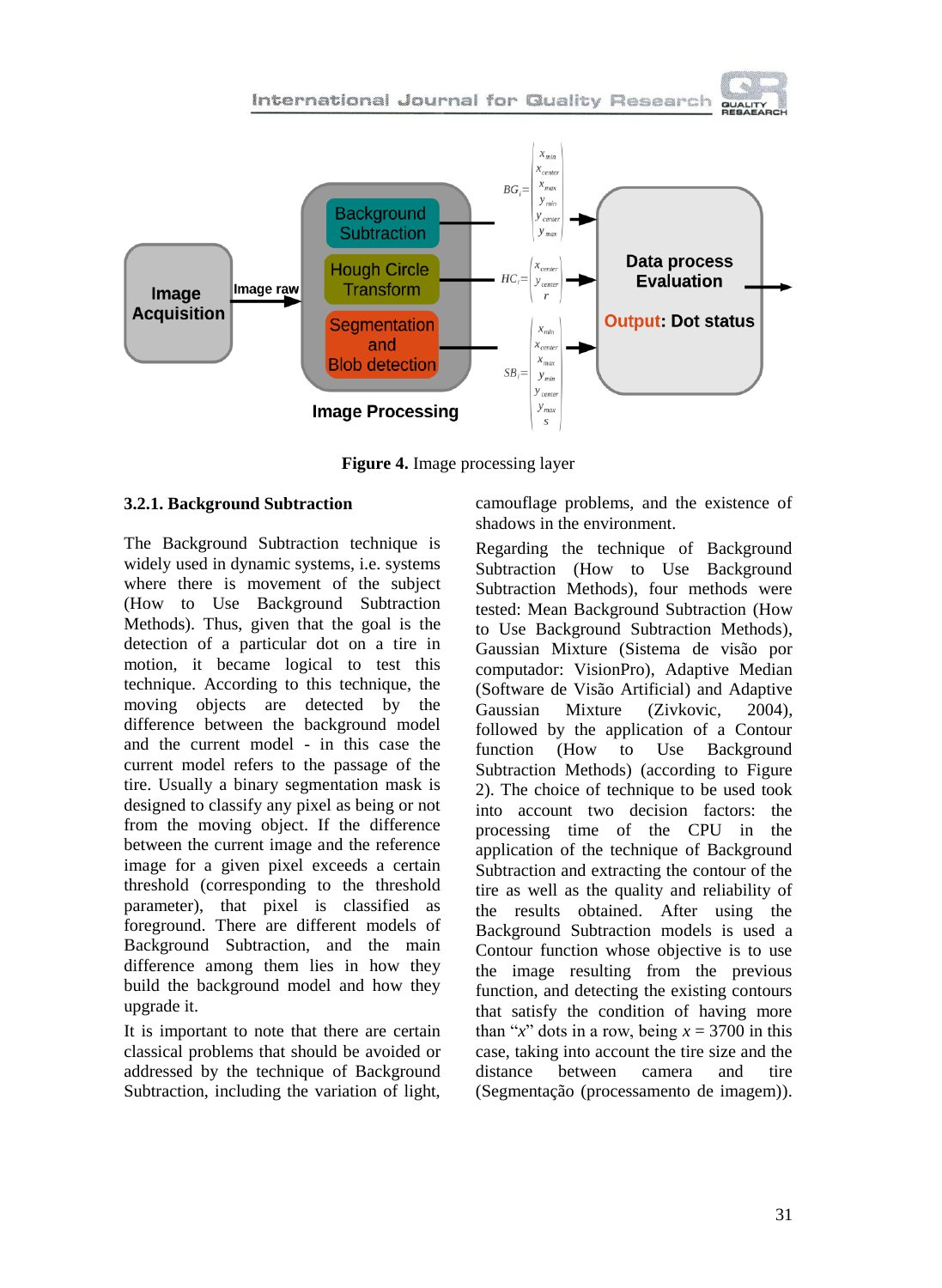

This ensures that only the tire has sufficient points to be considered a valid boundary.

The image contours (edges) are obtained through significant colour transitions (Edge) by incorporating a Canny filter (McFarlane and Schofield, 1995). This is a crucial step since extracting the image contours, are extracted the tire contours, which subsequently are used to identify it. The contour function gives as output a rectangle where there is a valid contour, and prints the pixel value  $BG_i$  at the coordinates  $(x, y)$  from the centre of the square, and the *x*/*y* maximum and minimum (Segmentação (processamento de imagem)); the numeric index *i* is used to identify each image that is taken. Later, this list is traversed and are only accepted those areas that present a number of pixels greater than the number of pixels representing the object under study.

### **3.2.2. Hough Circular Transform**

The Hough transform has emerged as a mathematical method known for its high efficiency in the detection of analytical curves of the types line segments, circles, ellipses, etc., built up in strongly noisy images. Thus, in the last decade the Hough transform has become a common tool used in projects of artificial vision for the recognition of these characteristics.

Another way of performing the detection of the tire has been through the circular Hough transform (see Figure 4). Before being applied the Hough transform, the Red Green Blue (RGB) images are converted to Hue Saturation Value (HSV) in order to better detect the color transitions, since under these circumstances the algorithm is more sensitive to light.

When this technique detects a possible tire, returns as outputs  $HC<sub>i</sub>$ , that give information about the coordinates  $(x, y)$  of the circle centre and its radius (see Figure 4). The index "*i*" identifies the used image.

## **3.3. Image segmentation and Blob detection**

The image segmentation method could be used to cluster pixels into salient image regions, like the colour dots that are intended to be detected on the tire. The procedure to detect these dots is composed by the following steps:

Convert the raw image from RGB colour space to HSV. Although the available LED lights allows the system to be robust to light variations, the images are converted to HSV colour space to ensure that will have a clearly separation between colour components and the light intensity;

Cluster into regions pixels that share the pixel value;

In a heuristic manner, discard clusters with a pixel size s below a define threshold.

This method provides a colour based approach to extract the dots pixels positions  $(x, y)$  -  $SB_i$  - to the data process block (see Figure 4).

### **3.4. Technique used for validation of dot**

After the detection of tire and dot, it must be verified if the detected dot is contained in the tire. Using this block is guaranteed that possible red objects that could be present in the treadmill are not confused as a red dot in a tire.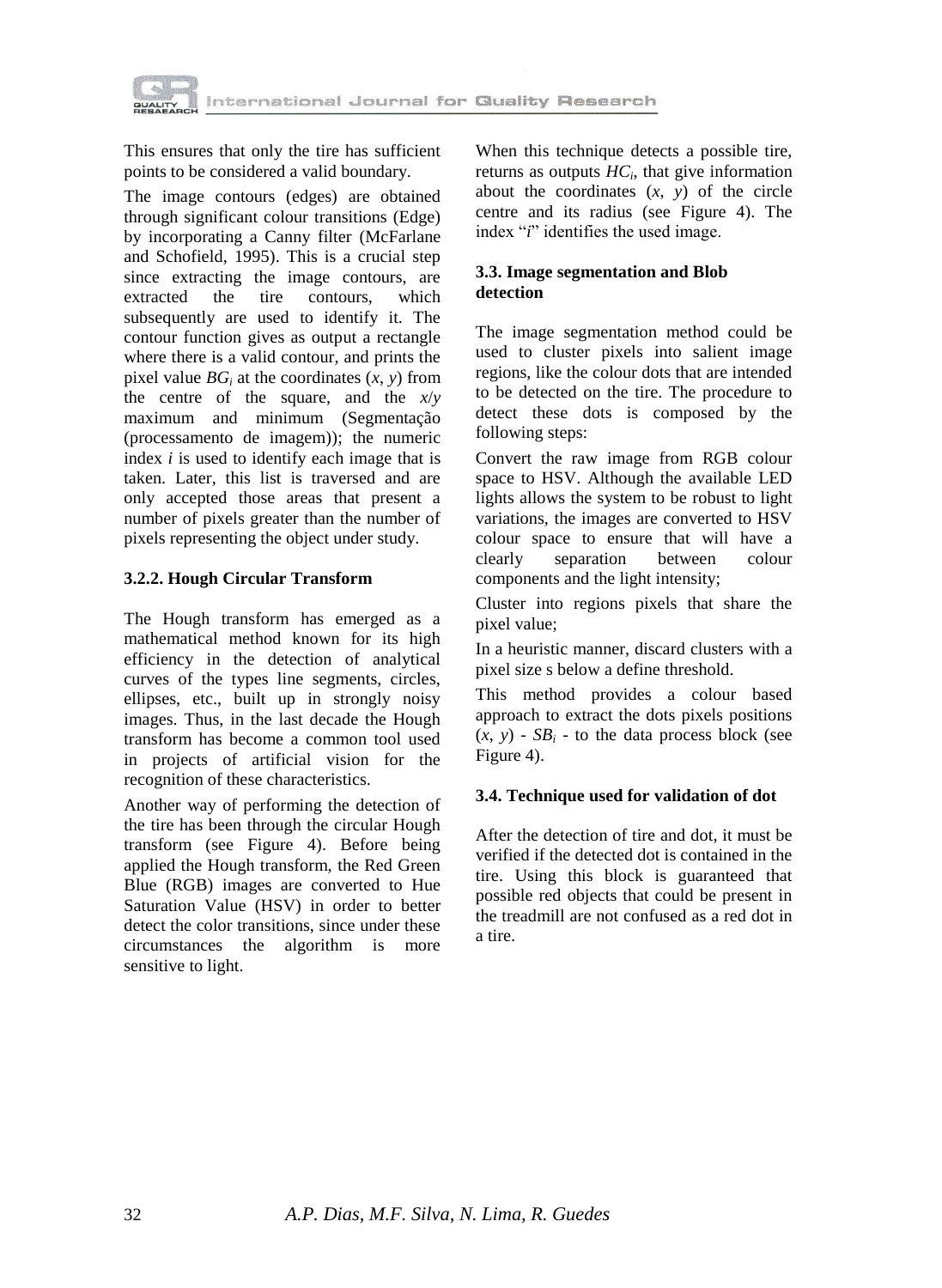



**Figure 5. Left**: Example of a valid dot; **Right**: Example of an invalid dot

The first step of this software block is to check if the dot presents the minimum acceptable value of quality - if this is not achieved the dot is considered invalid. In case the first condition is ensured, is tested if the pixel values of  $SB_i$  are contained in  $BG_i$ or  $HC_i$ ; if this condition is true for one of the techniques of tire detection, the dot is considered valid (Figure 5, Left); if this does not happen, this dot is considered invalid (Figure 5, Right).

# **4. Results**

The computer in which was developed and tested the application was an HP Pavilion dv6 Notebook manufactured by Hewlett-Packard. The processor is an Intel ® Core ™ 2 Duo CPU T9600 of 2.8 GHz, having 4 GB of DDR2 RAM and the Windows Vista 32 bit operating system.

Figure 6 shows an example of the application of the Background Subtraction with Adaptive Gaussian Mixture model (at left side) and tire *BG<sup>i</sup>* output (right side). In case of tire detection using Background Subtraction (How to Use Background Subtraction Methods), this block presents as output a rectangle that bounds the area of the detected tire.



**Figure 6. Left**: Background Subtraction result with Adaptive Gaussian Mixture method; **Right**: Tire  $BG_i$  output

Referring to Figure 7, this shows the Hough Circular Transform result *HC<sup>i</sup>* in tire detection process. Using Hough Circular Transform (Find contours in your image) in order to detect the tire, if this block finds a possible region of tire, returns as output two circles that define the tire. Concerning the dot detection is used segmentation and blob detection; if this block of the application detects a possible dot, this function returns a rectangle that delimits the dot detection area.



**Figure 7.** The Hough Circular Transform results  $HC_i$  in the tire detection process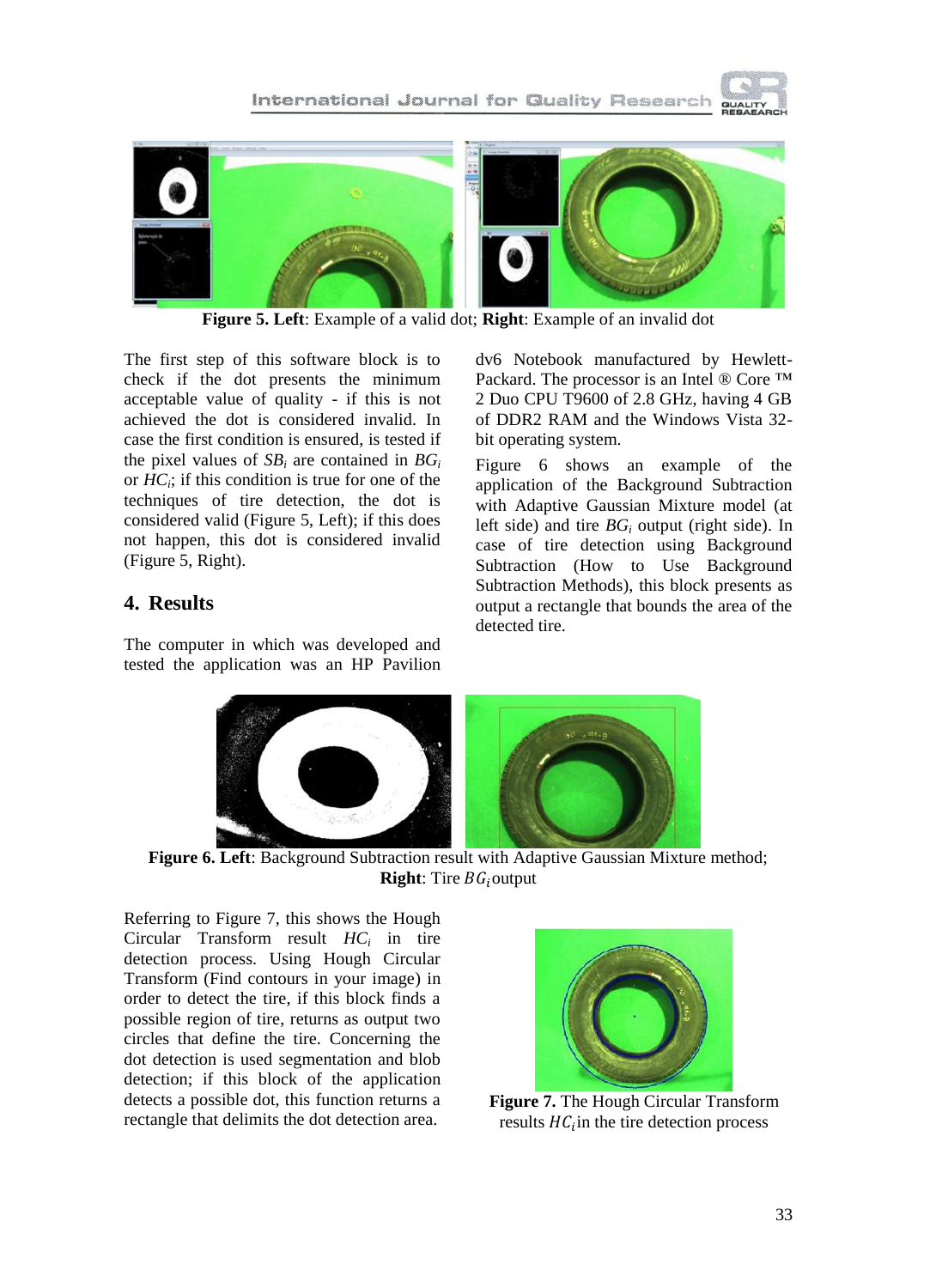



**Figure 8.** Image segmentation  $SB$ <sub>i</sub> and Hough Circular transform  $HC_i$ output result

After the tire detection, as well as of the dot, is checked if the detected dot is contained on

an area that represents the tire that has been detected – if it's true the dot is considered valid (see Figure 8). Using two different techniques to tire detection is reduced the probability of tire failure detection.

#### **4.1. Discussion of the results**

The choice of the technique to be used took into account two decision factors: the processing time of the application, as well as the success rate in the dot detection. These performance measures, for the different methods tested, are presented in Table 1.

| Technique                                          | Model                                           | Percentage of successful dot detection | Average<br>processing time<br>per image (ms) |
|----------------------------------------------------|-------------------------------------------------|----------------------------------------|----------------------------------------------|
| <b>Background</b><br><b>Subtraction</b>            | Mean<br><b>Background</b><br><b>Subtraction</b> | 10 %                                   | 243                                          |
| <b>Background</b><br><i>Subtraction</i>            | Gaussian<br>mixture                             | 90 %                                   | 650                                          |
| <b>Background</b><br><b>Subtraction</b>            | Adaptive<br>Median                              | 89 %                                   | 224                                          |
| <b>Background</b><br><b>Subtraction</b>            | Adaptive<br>Gaussian<br>mixture                 | 90%                                    | 405                                          |
| Hough Transform                                    |                                                 | 71%                                    | 600                                          |
| Image<br>Segmentation and<br><b>Blob Detection</b> |                                                 | 80%                                    | 60                                           |

**Table 1.** Summary table of the final outputs of the application

Given the data in Table 1, it can be concluded that the application of the model developed based on the Mean Background Subtraction was the one that presents lower performance, having a success rate of 10%. On the other hand, the other three models grant a large success rate, between 89% and 90%, and the Adaptive Median model is the one presenting better performance with regard to reliability ratio / speed. However, the other two models, although slower, had also a very good success rate. For the application that appealed to the Hough

Transform technique, the success rate is 71%. In the case of application of the Background Subtraction using Adaptive Gaussian mixture model, in addition to presenting a good reliability/speed relation, it also presents the advantage of being able to be installed in different scenarios without the need to make changes in order to obtain a new background (automatically generated). This is the main reason why it was selected for this application.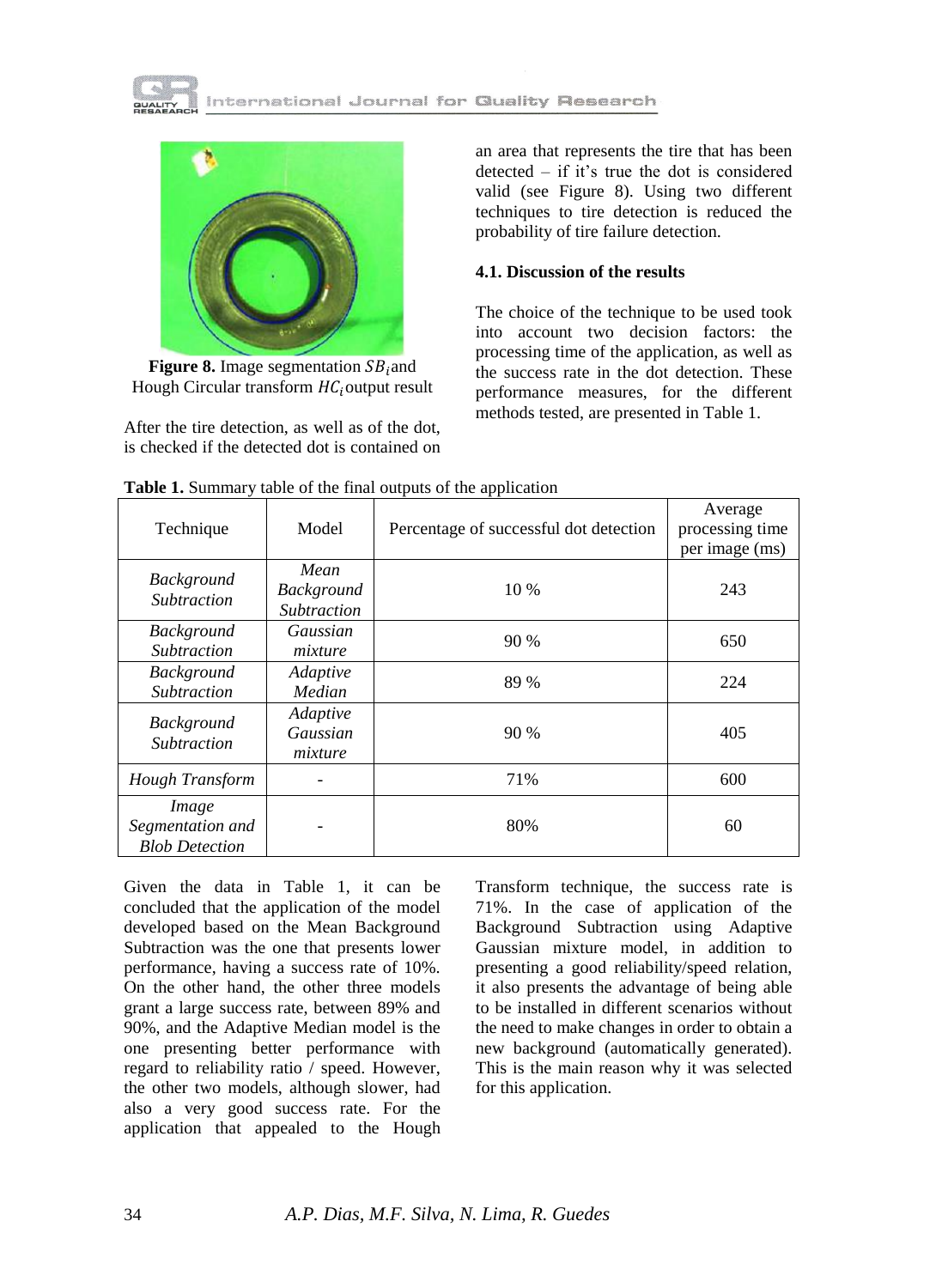

## **5. Conclusions**

In this work were developed two applications, aimed at performing the detection and quality control of a dot on a tire. Different techniques were used, namely the Background Subtraction and Hough Transform. The development and testing of both applications allowed determining the best technique for the case study. In order to solve the problem of identification of red marks in tires, other techniques could be used, for example, Template Match (Find contours in your image) such as Training Classifier (Find contours in your image).

The project developed yielded good results, with success rates of 90% for three of the four models applied. The processing time of the application is very positive, since it is needed an average of 500 ms to evaluate each image, which is a value much lower than the maximum time of 15 s defined by the company. Thus, it was obtained an excellent quality/processing time ratio. This allows increasing the business sustainability of companies that need to perform repetitive inspection tasks, such as the case in the tire industry.

With respect to future developments, the first one will be the integration of the entire

system, i.e. hardware and software. Moreover, the developed application detects only the red dot – a function can be developed in the same application to detect a white dot. Another possible development would be the implementation of a database which would keep real time outputs of the developed application. This would allow checking at the end of a production day the number of tires that passed with the dot well marked, and the number that came on the production treadmill without the dot or with the same poorly marked. The identification of the brand and model of tires that are on the line could be also interesting and its integration in the database suggested. Other possible future implementation could be using real parameters despite of use of pixels values.

**Acknowledgment:** The authors would like to thank Gislotica-Mechanical Solutions, who welcomed us to develop this project, and all the people who are part of it. Special thanks are due to Eng. Rui Fazenda for all his help and support during this work. Thanks are also due to the Autonomous Systems Laboratory at ISEP for allowing performing all tests on its premises and for lending some needed equipment.

# **References:**

- Ambiente gráfico de desenvolvimento de sistemas LabVIEW. Retrieved from: http://www.ni.com/labview/pt/, Accessed: 18/09/2013:
- Building Vision for Business. Retrieved from: http://www.mvtec.com/, Accessed: 15/09/2013
- Find contours in your image. Retrieved from: http://docs.opencv.org/doc/tutorials/imgproc/shapedescriptors/find\_contours/find\_contours.h tml, Accessed: 16/09/2013
- How to Use Background Subtraction Methods. Retrieved from: http://docs.opencv.org/trunk/doc/tutorials/video/background\_subtraction/background\_subtra ction.html, Accessed: 16/09/2013

Matrox Imaging Library. Retrived from: http://www.matrox.com/imaging/en/products/software/mil/, Accessed: 15/09/2013

McFarlane, N., & Schofield, C. (1995). Segmentation and tracking of piglets in images. *Machine Vis. Apps.*, *8*(3), 187-193. doi:10.1007/bf01215814

Open Computer Vision. Retrieved from: http://opencv.org/. Accessed: 15/09/2013,